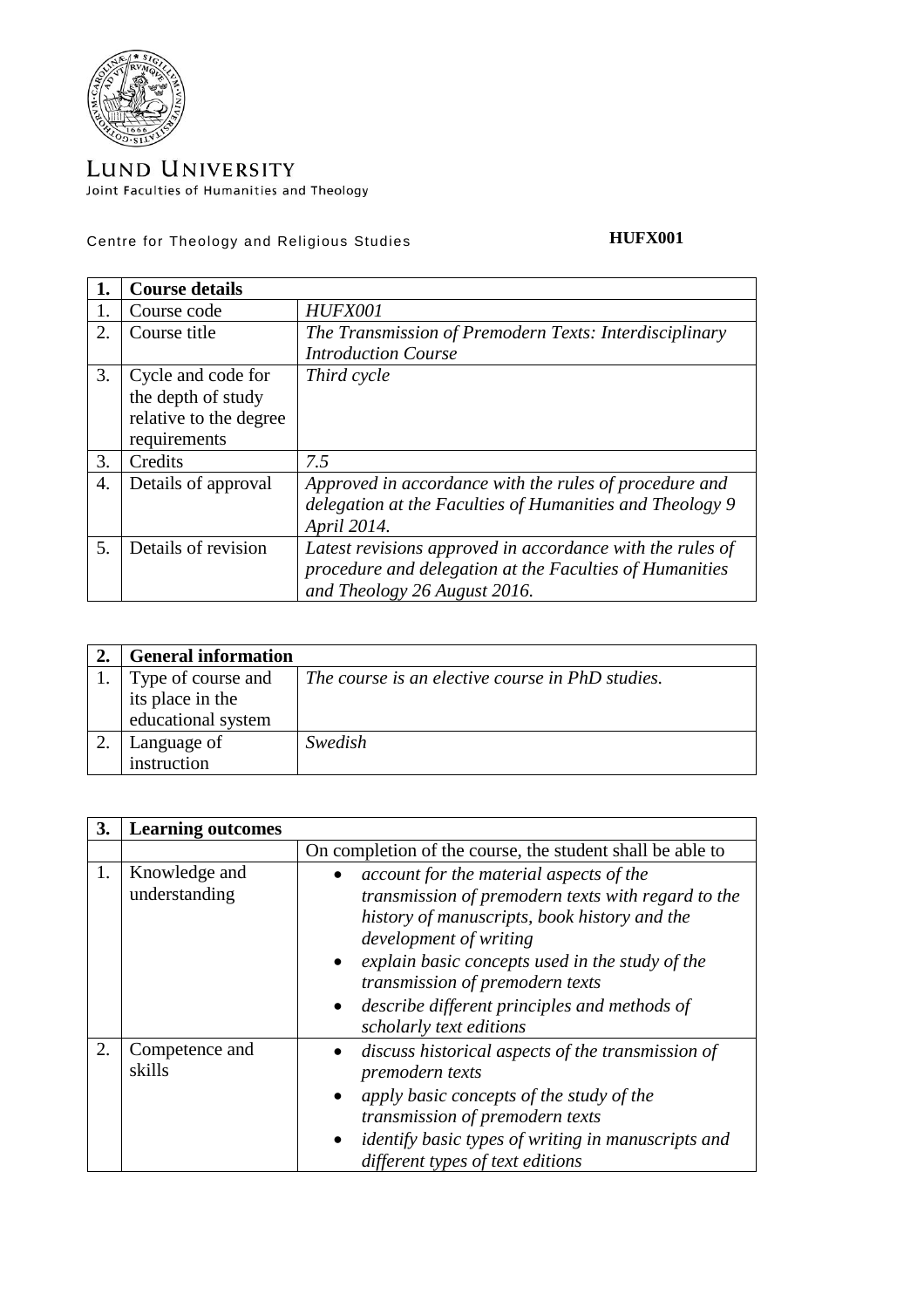|                  | • perform elementary transcription exercises     |
|------------------|--------------------------------------------------|
| 3. Judgement and | • assess the significance of the transmission of |
| approach         | premodern texts for his or her own discipline    |

| 4. | <b>Course content</b> |                                                               |
|----|-----------------------|---------------------------------------------------------------|
|    | Brief description of  | The course provides students with basic knowledge of the      |
|    | the course and its    | transmission of texts, manuscript history, book history and   |
|    | content including     | the development of writing, and with an overview of the       |
|    | details of any sub-   | terminology, principles and methods of scholarly text         |
|    | divisions             | editions. It addresses specific issues of manuscripts and     |
|    |                       | their transmission history, of different types of writing and |
|    |                       | of editions of primary texts in manuscript or print in        |
|    |                       | classical or modern languages from Antiquity to the           |
|    |                       | modern period. Attention is also paid to the aims and         |
|    |                       | methods of textual criticism and issues of publication. The   |
|    |                       | course has three key components: a) introduction to           |
|    |                       | classical and medieval book history and philology; b)         |
|    |                       | manuscript history (codicology) and the Western               |
|    |                       | development of writing from Antiquity to the nineteenth       |
|    |                       | century; c) text editing and textual criticism.               |

| 5. | <b>Teaching and assessment</b>                                                       |                                                                                                                                                                                                                                                                                                                                                  |
|----|--------------------------------------------------------------------------------------|--------------------------------------------------------------------------------------------------------------------------------------------------------------------------------------------------------------------------------------------------------------------------------------------------------------------------------------------------|
| 1. | Teaching methods<br>employed including<br>details of any<br>compulsory<br>components | The course is offered entirely as a distance learning course<br>and makes use of an online learning platform and digital<br>tools. Students are required to participate under these<br>conditions, and to have access to a computer with an<br>Internet connection. The department will provide<br>information about the technical requirements. |
|    |                                                                                      | The teaching consists of six compulsory seminars and<br>group discussions.                                                                                                                                                                                                                                                                       |
| 2. | <b>Examination details</b>                                                           | The assessment is continuous and based on the students'<br>participation in the seminars and on a final paper related<br>to the student's thesis project or a final take-home exam.<br>Absence from more than two seminars must be<br>compensated for with written assignments in accordance<br>with instructions from the lecturer.             |

| 6. | <b>Grades</b>         |                                                           |
|----|-----------------------|-----------------------------------------------------------|
|    | Grades                | Students are awarded one of the following grades: Fail or |
|    |                       | Pass                                                      |
|    | Grading of the        |                                                           |
|    | complete course       |                                                           |
|    | Modules and           |                                                           |
|    | variations in grading |                                                           |
|    | (if applicable)       |                                                           |